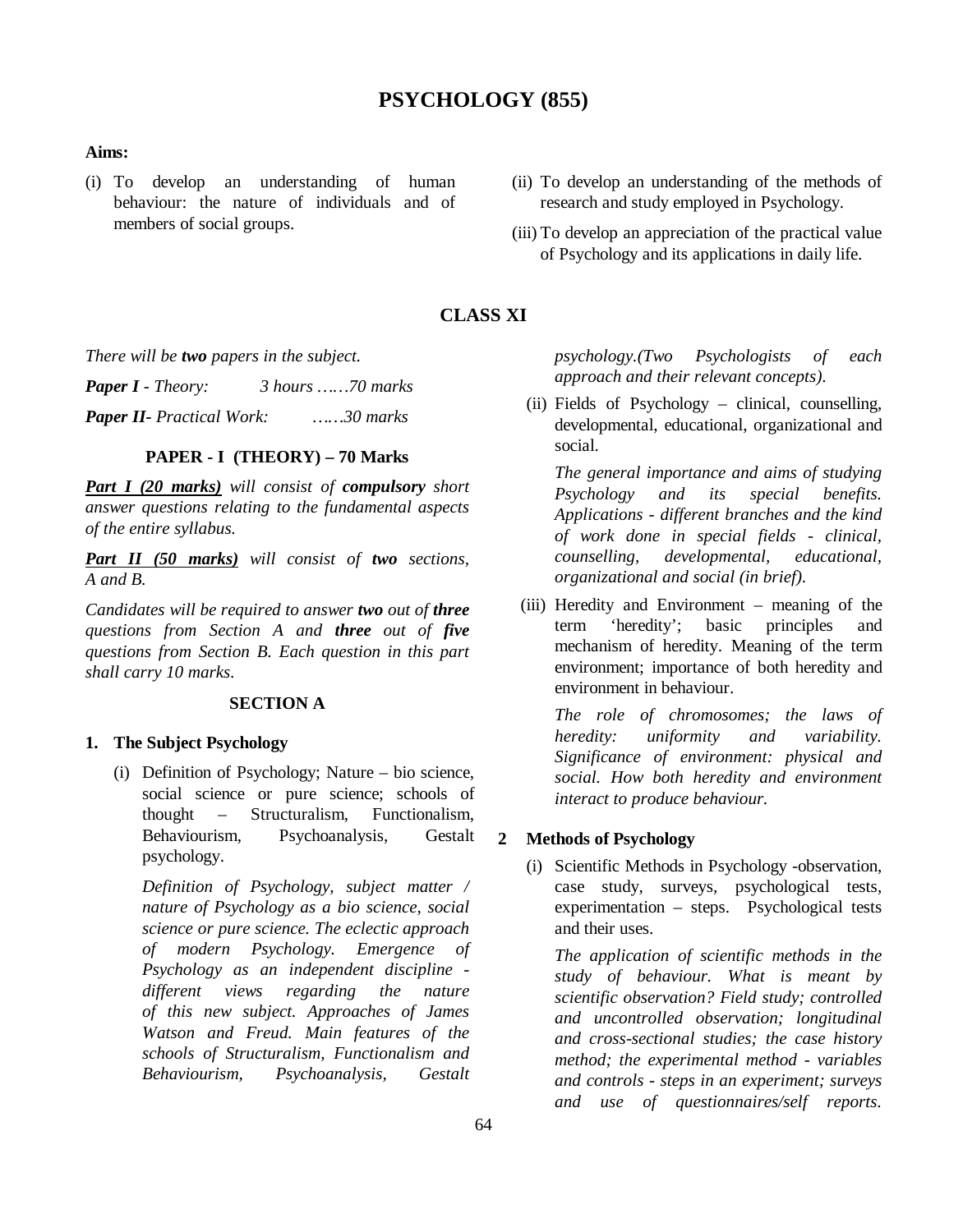*Meaning of samples - random, biased, representative – population. Psychological tests - definition, uses.* 

(ii) Interpretation of research results – use of statistics in interpretation of data understanding of why statistics is used (descriptive & inferential). Basic statistical concepts – statistics, sample, population.

*Why statistics is used in Psychology interpretation of findings: describing and summarizing data, comparing individuals/ groups, investigating relationships between variables, predicting. Descriptive statistics for summarizing scores. Inferential statistics to determine whether observed differences between groups are likely/unlikely to have occurred by chance.*

*How scores are grouped into frequency distributions; central tendency of a frequency distribution - mean, median, mode and when each measure is used; dispersion: the extent to which scores are spread out - range, variance, standard deviation; why both central tendency and variability are important in psychology.*

### **3. Attention and Perception**

(i) Nature of attention - its inner and outer determinants.

*The importance of attention in perception how both physical factors such as size, colour, movement, change, intensity, contrast and psychological factors such as need, interest and emotion determine attention and perception.*

(ii) Perceptual processes - difference between sensation and perception. Organizational principles of perception - laws, constancies, depth and colour perception.

*Process involved in transforming sensation to perception. Important factors in perceptual process - figure and ground, laws of grouping: similarity, proximity, continuation, simplicity, good figure; constancy of size, shape and colour; factors involved in depth perception -monocular and binocular cues; how colour is perceived - biological and* 

*psychological factors attributes of colour hue, brightness and saturation; laws of colour mixture; colour blindness, adaptation and after-images.*

(iii) Errors in perception - illusions of size and shape; what is meant by extra-sensory perception (ESP).

*False interpretations - illusions: Muller-Lyer, Height -Width, Ponzo, Zoellner, Poggendorf (details of experiments are required); ESP perceptions not based on any of the known senses (general understanding of ESP).* 

### **SECTION B**

### **4. Emotions and Motivation**

(i) What is meant by emotion; the basic emotions.

*Subjective and cognitive experience, physiological reactions and overt expression. Primary emotions - fear, anger, joy, sorrow, affection.*

(ii) Theories of emotion dealing with physiological, subjective and cognitive aspects.

*James Lange, Cannon Bard, Schachter - Singer theories.*

 (iii) What is meant by motives, needs and instincts; unconscious motives.

*Motivation as an internal force generating certain behaviour - biological needs and homeostasis; instincts as unlearned and physiological desires; evidence indicating the existence of unconscious motives. Intrinsic - the desire to perform activities for their own sake.*

(iv) Theories of Motivation.

*Pull and push theories, Optimum Arousal theory and Expectancy theory - Graphic representation of Maslow's Needs Hierarchy.*

(v) Social motives.

*Three distinctively human motives: Achievement - accomplishing difficult tasks; Power - exerting influence over others; Aggression - learning and control of human aggression, causes and effects.*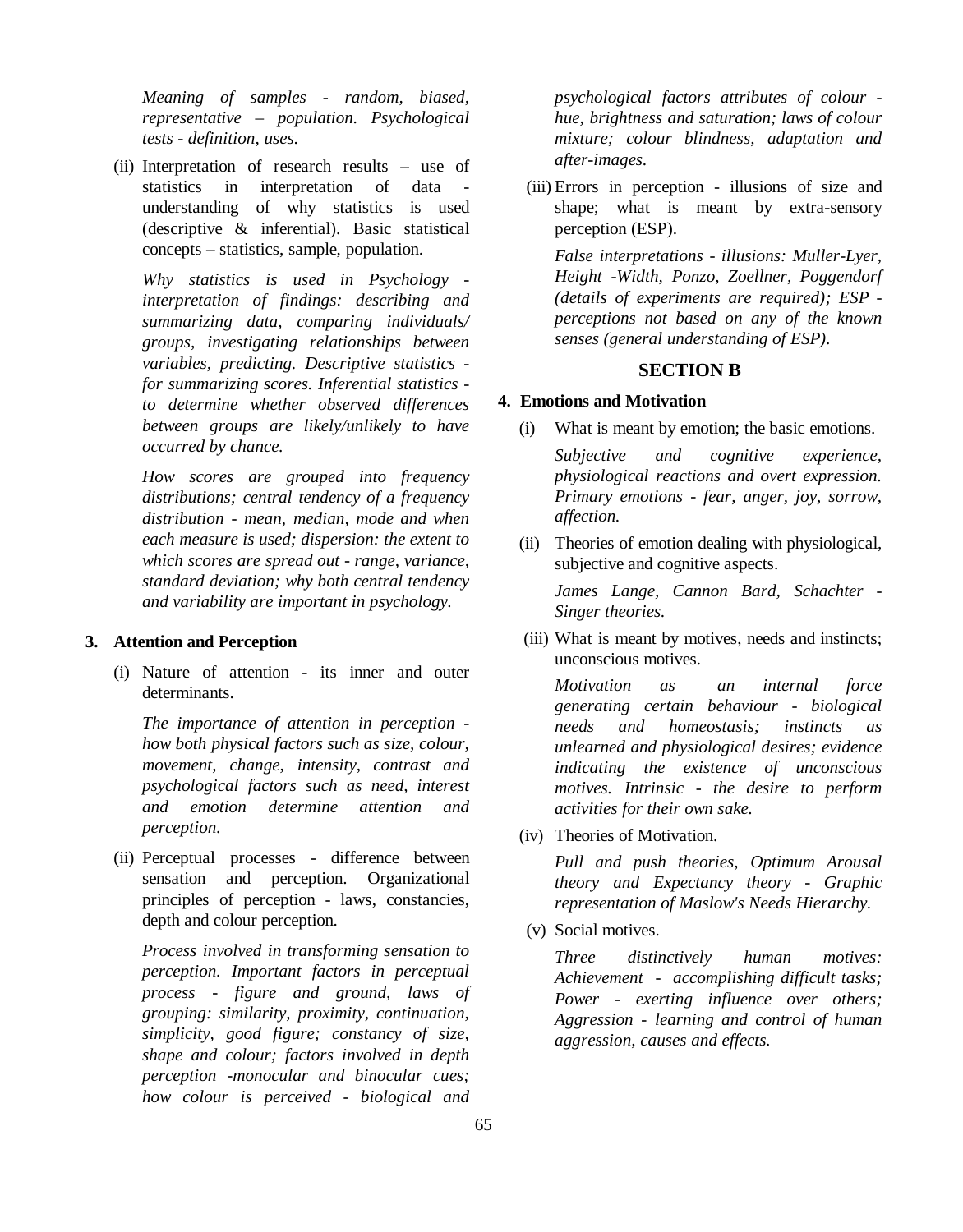(vi) Frustration - blocking of motives; conflict among motives.

*Frustration as a result of motives not finding free or adequate expression. Different types of conflict among motives: approach-approach, avoidance-avoidance, multiple approachavoidance (with examples).* 

### **5. Learning**

(i) What is meant by learning; how learning takes place - Classical and Operant Conditioning; Insight learning, Observational Learning and Learning Styles.

*Definition of learning - Pavlov and Classical Conditioning; Thorndike and Trial and Error; Skinner and Operant Conditioning; experiments, findings and principles established. Insight and Observational Learning - Kohler and Bandura's studies. Learning Styles – Auditory, Visual and Kinesthetic*

(ii) Learning disabilities: definition and types.

*Characteristics of the disabilities - Dyslexia, dyscalculia, dysgraphia, dyspraxia. Adjustment problems and coping with academics (symptoms and management).*

### **6. Remembering and Forgetting**

(i) The memory system - how it works - different models.

*Sensory memory, Short and Long term Memory - encoding, storage, retrieval. Semantic and Procedural Memory. Processing memory - the Atkinson Shiffrin Model and Parallel Distributed Processing.* 

(ii) Why and how forgetting occurs.

*Trace decay, retro and pro active interference, amnesia - retrograde and anterograde; Alzheimer's disease; Dementia.*

(iii) How memory can be improved.

*Attention, use of imagery, Mnemonic devices, application of principles of learning.*

### **7. Thinking, Problem Solving and Creativity**

(i) What is meant by thinking.

*Nature and elements of thinking: images, concepts and language - interdependence of language and thought; different kinds of thinking: convergent, divergent, creative, goal-oriented and aimless thinking.* 

(ii) Concepts and how they are formed.

*Definition - importance of concepts in thinking - artificial, natural, simple and complex concepts.*

(iii) Reasoning - how it is carried out; common errors in reasoning, how reasoning can be made more effective. Decision making and problem solving - heuristics and algorithms.

*Reaching specific conclusions from available information - deductive and inductive reasoning; common errors - faulty premises, biases, fallacy of single case, rationalization, hindsight. Improving reasoning - avoiding errors, examining premises and ambiguities, guarding against emotion. Decision Making and Problem Solving - steps involved, optimum expected utility, means-end-analysis, analogy.*

(iv) Creative thinking - what is meant by convergent and divergent thinking; stages in creative thinking, how creativity can be fostered.

*Use of divergent thinking in creativity - stages in creative thinking, preparation, incubation, illumination, verification/validation. How creativity may be encouraged: enrich knowledge and experience, encourage independence, curiosity and promote positive mood.*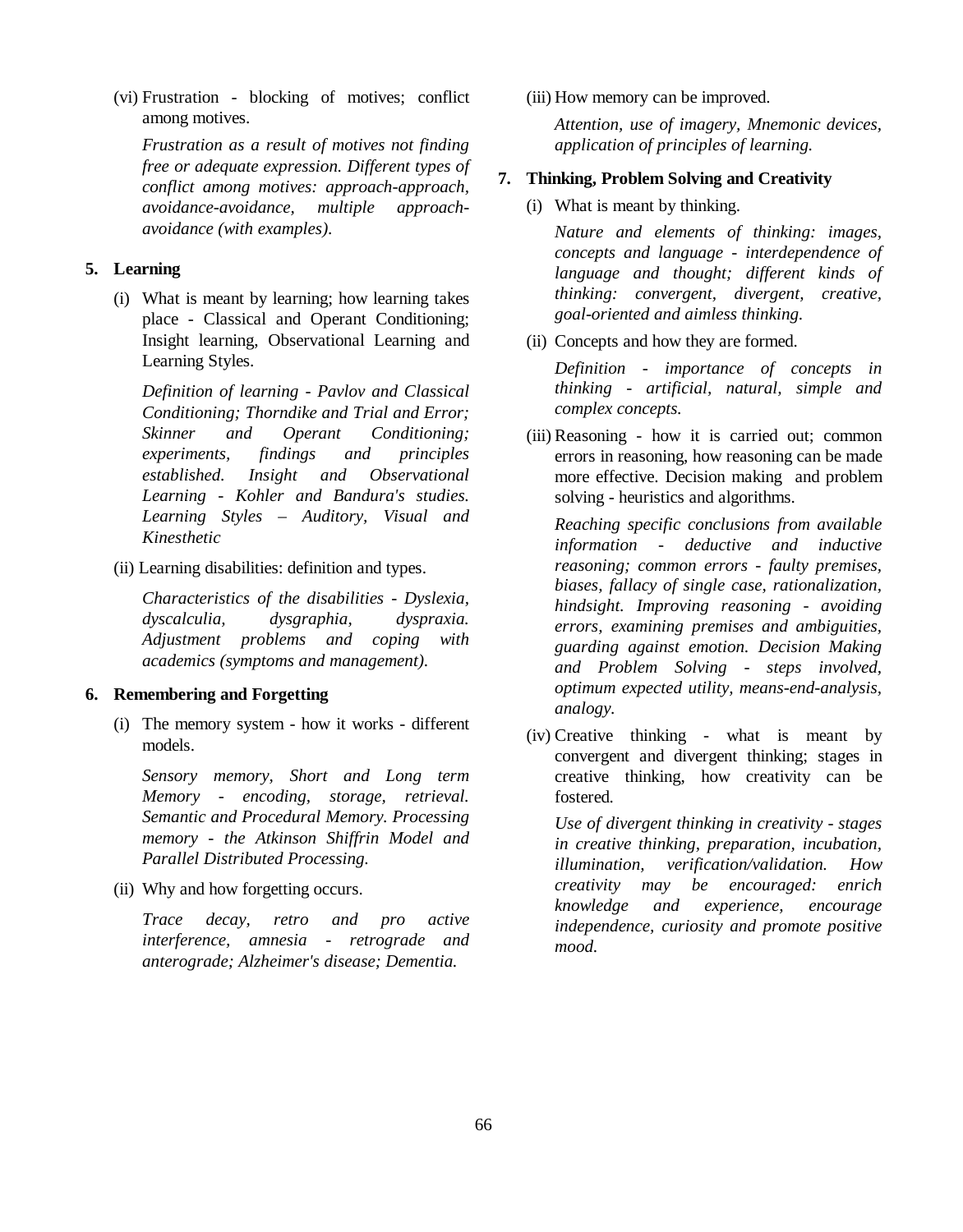### **PAPER - II (PRACTICAL WORK) – 30 Marks**

Candidates will be expected to have completed **two** studies / experiments from any chapter covered in Theory. Assessment will be based on a written report which should cover –

- (I) Aim
- (II) Basic concept : Definition of concepts used and related theory. Identification of variables – independent and dependent.
- (III) Method (i) Sample of the Study
	- (ii) Procedure followed (datacollection, nature of raw data)
	- (iii) Treatment of Data
	- (iv) Results & Discussion
	- (v) Conclusion

# (IV) Bibliography

### Mark allocation **per study** [15 marks]:

| <b>Basic Concept</b>              | 3 marks |
|-----------------------------------|---------|
| Method (correctness of procedure) | 4 marks |
| Results and discussion            | 4 marks |
| Viva                              | 4 marks |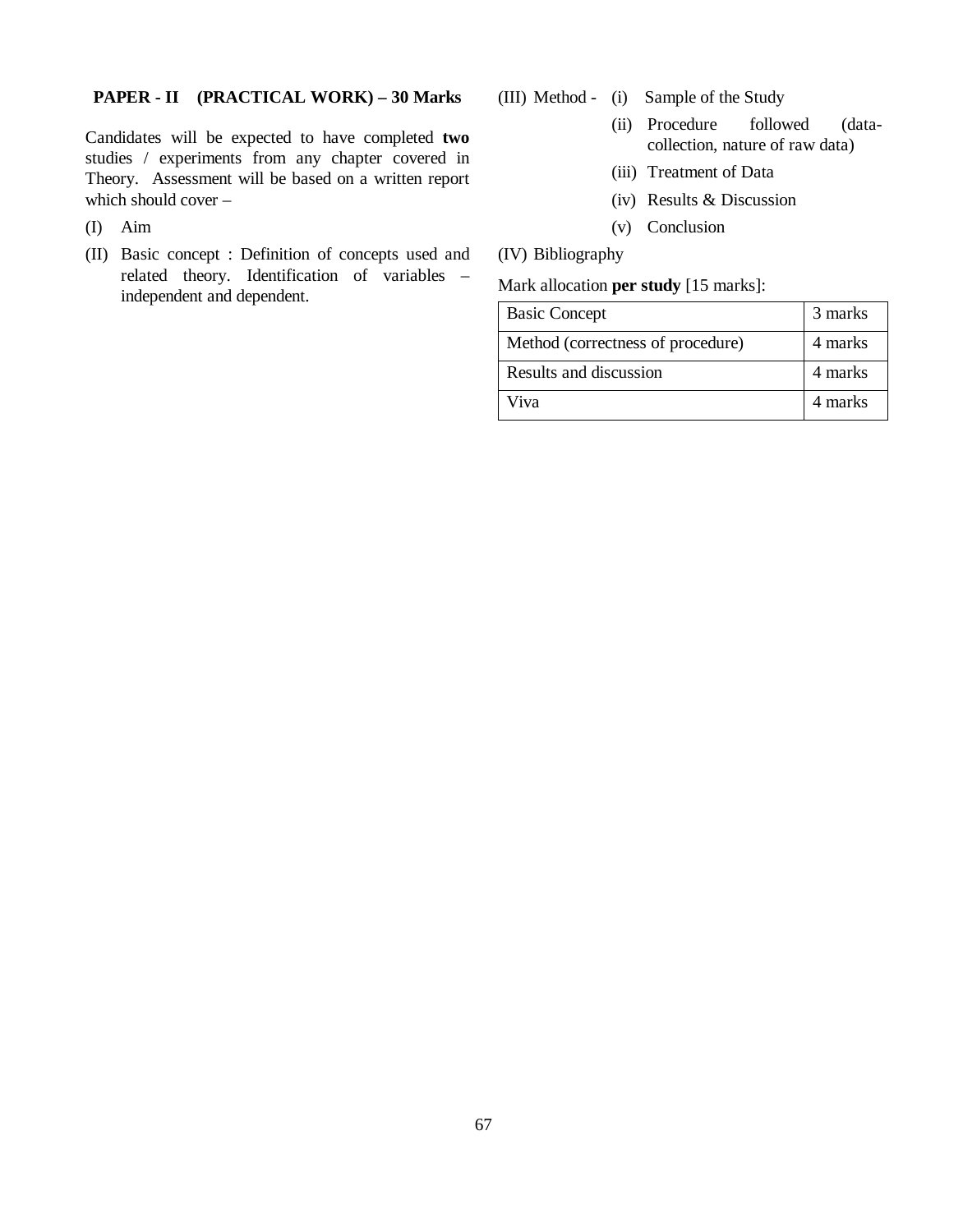*There will be two papers in the subject.*

| <b>Paper I</b> - Theory: 3 hours | $\ldots$ 70 marks |
|----------------------------------|-------------------|
| <b>Paper II-</b> Practical Work: | $30$ marks        |

### **PAPER - I (THEORY) – 70 Marks**

*Part I (20 marks) will consist of compulsory short answer questions relating to the fundamental aspects of the entire syllabus.*

*Part II (50 marks) will consist of two sections, A and B.* 

*Candidates will be required to answer two out of three questions from Section A and three out of five questions from Section B. Each question in this part shall carry 10 marks.*

### **SECTION A**

### **1. Intelligence and Ability**

(i) Intelligence: what is meant by intelligence theories regarding the nature of intelligence; how intelligence is measured - the concept of IQ, intelligence tests – Individual Tests, Group Tests, Culture Fair Tests. Levels of intelligence and associated characteristics (from gifted through average to below average).

*Different views regarding the nature of intelligence: general or multifaceted; quality or process; modern emphasis on social context; Intelligence: what is meant by intelligence - theories regarding the nature of intelligence; Theories of Intelligence: Two Factor Theory – Charles Spearman; Primary Mental Abilities – Thurstone; Raymond Cattell – Fluid and Crystallised Intelligence; Guillford's Structure of Intellect Model. Modern Theories: Information Processing; Triarchic Theory – Sternberg; Theory of Multiple Intelligence – Howard Gardner. How intelligence is measured - the concept of IQ; Intelligence Tests – Individual Tests - Stanford Binet, Wechsler, Group Tests – Raven's Progressive Matrices, Culture Fair Tests – Cattell's Culture Fair Test. Levels of intelligence and associated characteristics* 

*(from gifted through average to below average).*

(ii) Aptitude, Achievement and Interest: meaning of these terms. Reason for their assessment and means of assessment (different tools/ tests) used.

*What is meant by Aptitude - when aptitude needs to be assessed - the GATB (General Aptitude Test Battery); meaning and usefulness of Achievement tests; why and how Interest is measured - the SCII (Strong Campbell Interest Inventory).* 

# **2. Personality**

(i) What is meant by Personality.

*Definitions of personality – Allport, Cattell, Eysenck.* 

(ii) Theories of Personality: Type Theories, Psychoanalytic Theory - Freud's structure of personality; psycho-sexual stages of development; Post Freudians (in brief); Humanistic - Rogers and Maslow; Traits - Allport, Cattell; Social/Behavioural Learning - Bandura and Rotter.

*Type Theory: Sheldon, Kreshtmer, Hippocrates, Friedman, Charak Samhita of Ayurveda. Types and stereotypes - the usefulness and dangers of categorizing personalities, e.g. introverts and extroverts. Psychoanalytic Theory of Personality: Freud's levels of consciousness, structure of personality - Id, Ego and Superego; principles on which they function; Psychosexual stages of development and fixation; Post Freudians: Erik Erikson, Horney; Humanistic theories of Rogers (concept of fully functioning persons) and Maslow (self actualization). Traits: Allport (central, secondary and cardinal traits), Cattell (source and surface traits). The five factor model of Costa and McCrae. Social Cognition and Social Learning theories of Bandura and Rotter (Identification and explanation of concepts in each theoretical framework).*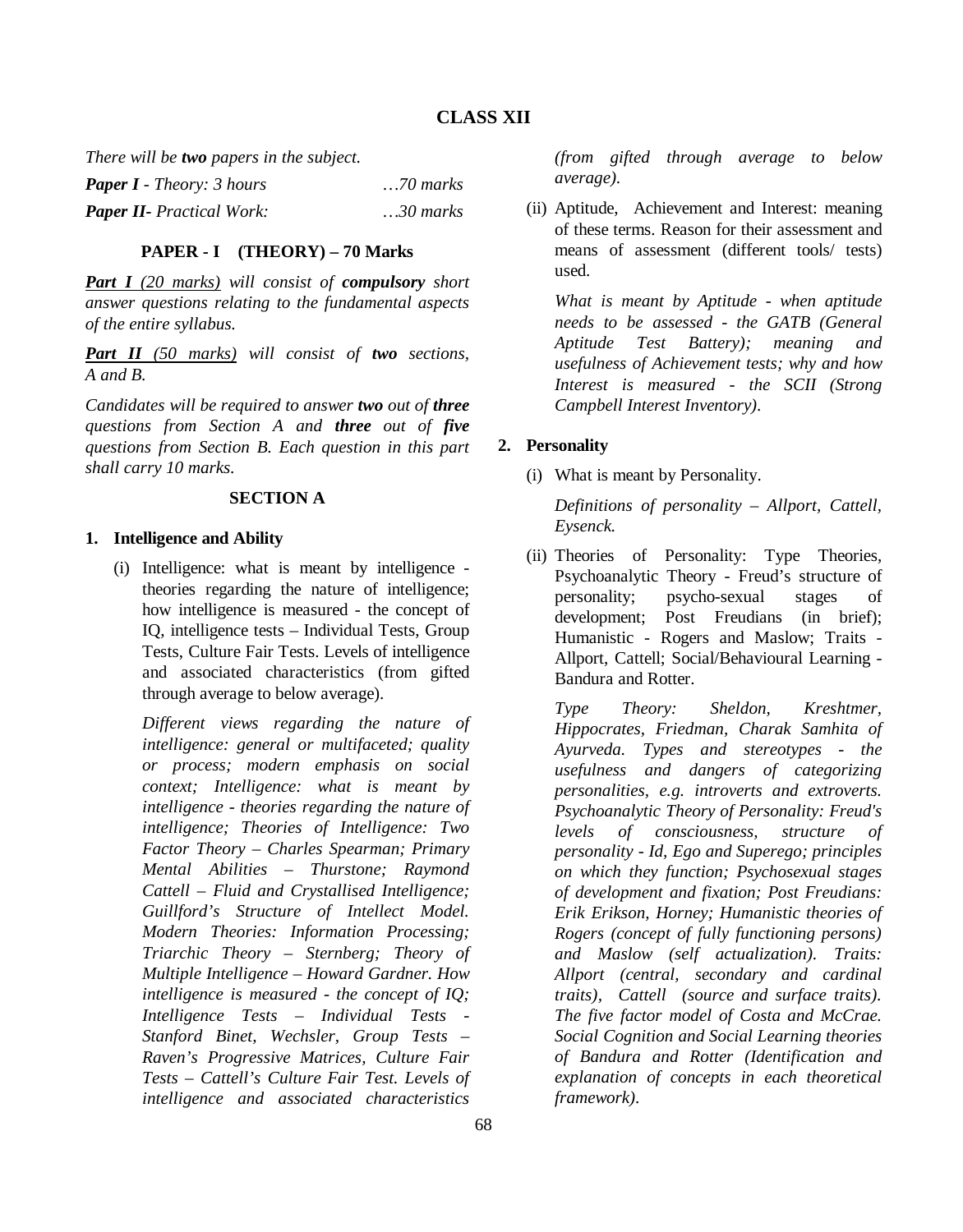(iii) How personality is assessed: reports, inventories (MMPI), projective techniques - Rorschach Inkblot Test and Thematic Apperception Test.

*The use of Self Reports - inventories/ questionnaires in assessing Personality - an understanding of the MMPI (Minnesota Multiphasic Personality Inventory); what is meant by Projective Techniques - how the Rorschach Inkblot and TAT (Thematic Apperception Test) are used (Test details should include procedure, scoring and results).*

#### **SECTION B**

#### **3. Lifespan Development**

(i) Meaning of Development, growth and maturation.

*Why is the study of lifespan development important? Determinants – interaction of heredity and environment, context of development.*

(ii) Infancy - motor, cognitive development, socioemotional development.

*Motor – milestones; cognitive – Piaget's Sensory Motor Stage; socio-emotional development – emergence of attachment.*

(iii) Childhood - motor, cognitive development, socio-emotional development.

*Motor development; cognitive development – Piaget's Theory (Preoperational, Concrete and Formal Operation); emergence of self – gender awareness, emergence of peer relationships; moral development – Kohlberg's perspective – pre-conventional morality.*

(iv) Adolescence - physical changes, cognitive development, socio-emotional development; some major concerns.

*Physical changes at puberty; Cognitive development – Piaget's Formal Operations Stage; Socio-emotional development - forming an identity, dealing with sexuality and gender identity; some major concerns – delinquency, substance abuse (drugs and alcohol) and eating disorders - bulimia, anorexia.*

#### **4. Stress and Stress Management**

(i) Meaning of stress - its basic nature.

*Stress as a process - stressors (negative and positive events); results of overload; the stages of GAS or the General Adaptation Syndrome (Selye's model). Cognitive appraisal of stress – primary and secondary.*

(ii) Common causes of stress.

*External/situational: major life events, minor hassles of everyday life, work-related causes, the physical environment.*

*Internal/dispositional: Personality variablestraits and types.* 

(iii) Effects of stress on health and performance.

*Upsets the internal mechanism and balance immune system affected, hypertension, heart problems, ulcers, diabetes, asthma (each effect to be briefly explained). Relation between stress and performance - burnout.*

(iv) Stress management - ineffective and effective strategies of handling stress.

*Coping with stress: Ineffective strategies defense mechanisms - rationalization, projection, reaction formation, regression, repression (each to be briefly explained), displacement, sublimation; Effective strategies - relaxation training and yoga. Effective lifestyles: stress cycles – distress and wellness.* 

#### **5. Psychological Disorders and Psychotherapy**

(i) Meaning of "Abnormal behaviour" -biological, psychological and socio - cultural perspectives. Principles of classification of psychological disorders with reference to DSM IV.

*Different views of "abnormal" behaviour - the statistical stand - the biological/medical approach - the psychodynamic perspective the sociocultural dimension; why classification of disorders is necessary - an understanding of the Diagnostic and Statistical Manual of Mental Disorders – IV (brief explanation of each Axis).*

(ii) Characteristics of some psychological disorders: Anxiety - generalised, phobic, obsessive-compulsive; Mood - bi-polar, depression; personality - anti-social, histrionic, avoidant, dependent, passive-aggressive.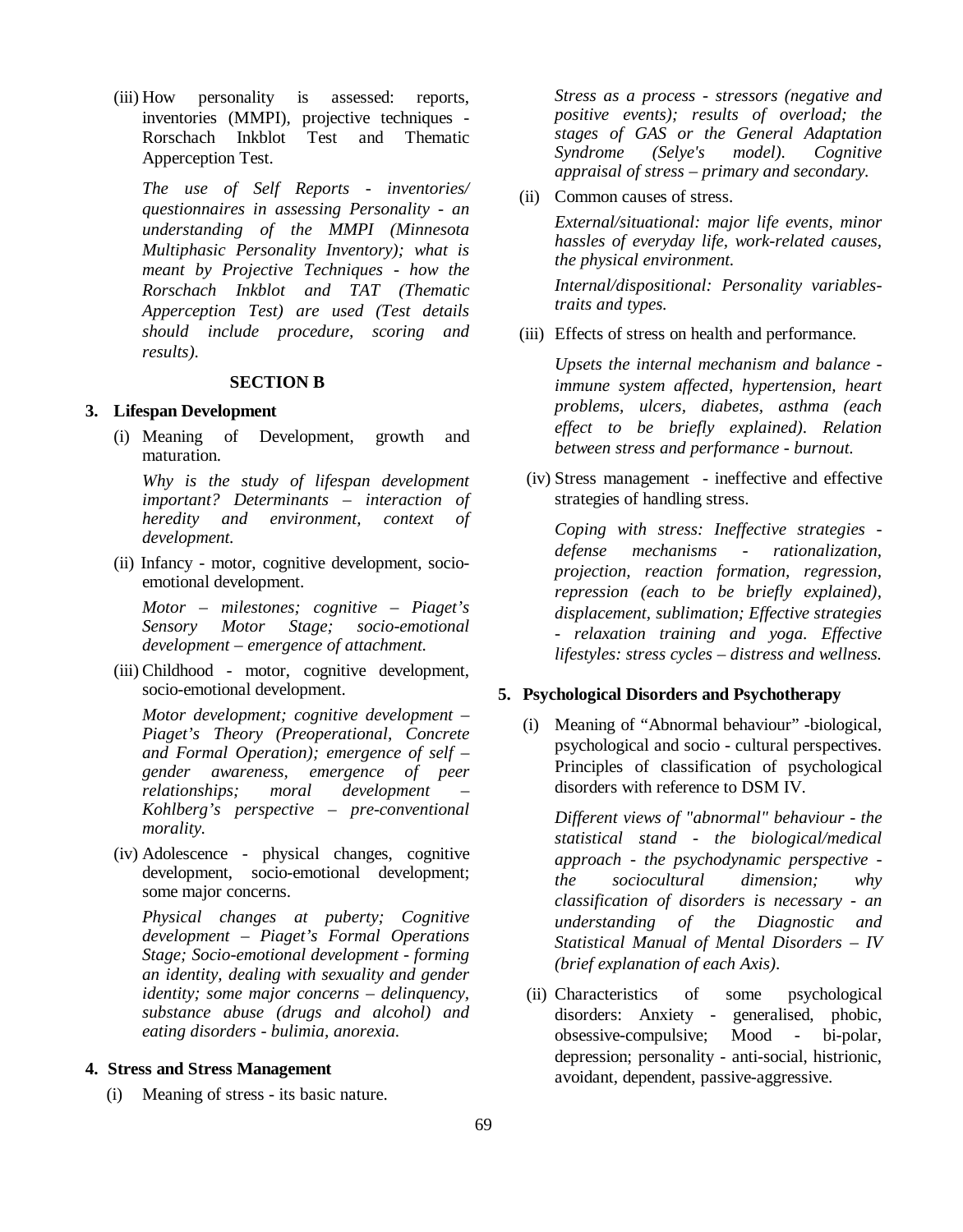*What is meant by anxiety - different forms of anxiety disorders: phobias, obsession compulsive disorders; Mood disorderscharacteristics of severe depression, manicdepressive or bipolar disorder; personality anti-social, histrionic, avoidant, dependent, passive-aggressive (causes and symptoms).*

(iii) Schizophrenia - meaning; main types; characteristics.

*Basic nature of Schizophrenia characteristics of Disorganized Catatonic and Paranoid Schizophrenia (symptoms).* 

(iv) Psychotherapy - Psychoanalysis; Clientcentred; Behavioural. Rehabilitation.

*What is meant by Psychotherapy - central features of psychodynamic therapies - free association, dream analysis, transference and counter transference; the principles on which client centred therapy has been developed. Behavioural therapies based on classical and operant conditioning or modelling. Rehabilitation.*

#### **6. Social Thought and Social Behaviour**

(i) Social Perception - attribution or the process through which people try to understand the reasons for others' behaviour.

*How people determine whether others' behaviour is a result of internal causes or external factors - biases in forming judgments (attribution). Explain with examples each of the following biases - the person positivity bias, motivational biases, self serving bias, the false consensus effect, automatic vigilance, motivated scepticism, counterfactual thinking.*

(ii) Social Influence- how people try to change others' behaviour; social norms; conformity and obedience - factors affecting them.

*What is meant by social norms - why people conform to social norms and why they digress; factors affecting Conformity and Obedience. Asch's study on conformity; why and when people obey others - Milgram's experiment.*

### **7. Attitudes**

(i) Meaning of "Attitude" - the relationship between attitude, perception, belief and

behaviour; how attitudes are formed and changed.

*What are attitudes - the components of attitude; how far attitudes determine behaviours: the process of forming attitudes how attitudes change: persuasion and cognitive dissonance.*

(ii) Prejudice – meaning of "prejudice" and discrimination; the origins of prejudice; how to combat prejudice. The Indian context.

*An understanding of the meaning of prejudice and how it works in the form of discrimination - causes of prejudice: social learning, realistic competition, social categorization and stereotyping; ways in which prejudice can be resisted. Caste, community and gender stereotypes in the Indian context.*

#### **8. Applications of Psychology**

with reference to:

(i) Clinical and Counselling Psychology.

*Role of a counsellor and a clinical psychologist in dealing with individuals, couples, families and groups.*

(ii) Educational (School) Psychology.

*How Psychology helps to facilitate learning in school - students and teachers; individual problems: learning differences, teaching and evaluation techniques, school environment. Career counselling - how Psychology helps in the choice of a career - requirements of a field or job, testing individuals, matching individual and field/job.*

(iii)Organisational Psychology.

*How Psychology helps to promote efficiency, well-being and profitability - study of factors involved. Recruitment, motivation, team building and leadership skills, marketing and consumer behaviour.* 

(iv) Crime.

*How Psychology helps towards: understanding criminals, rehabilitating them, preventing crime.*